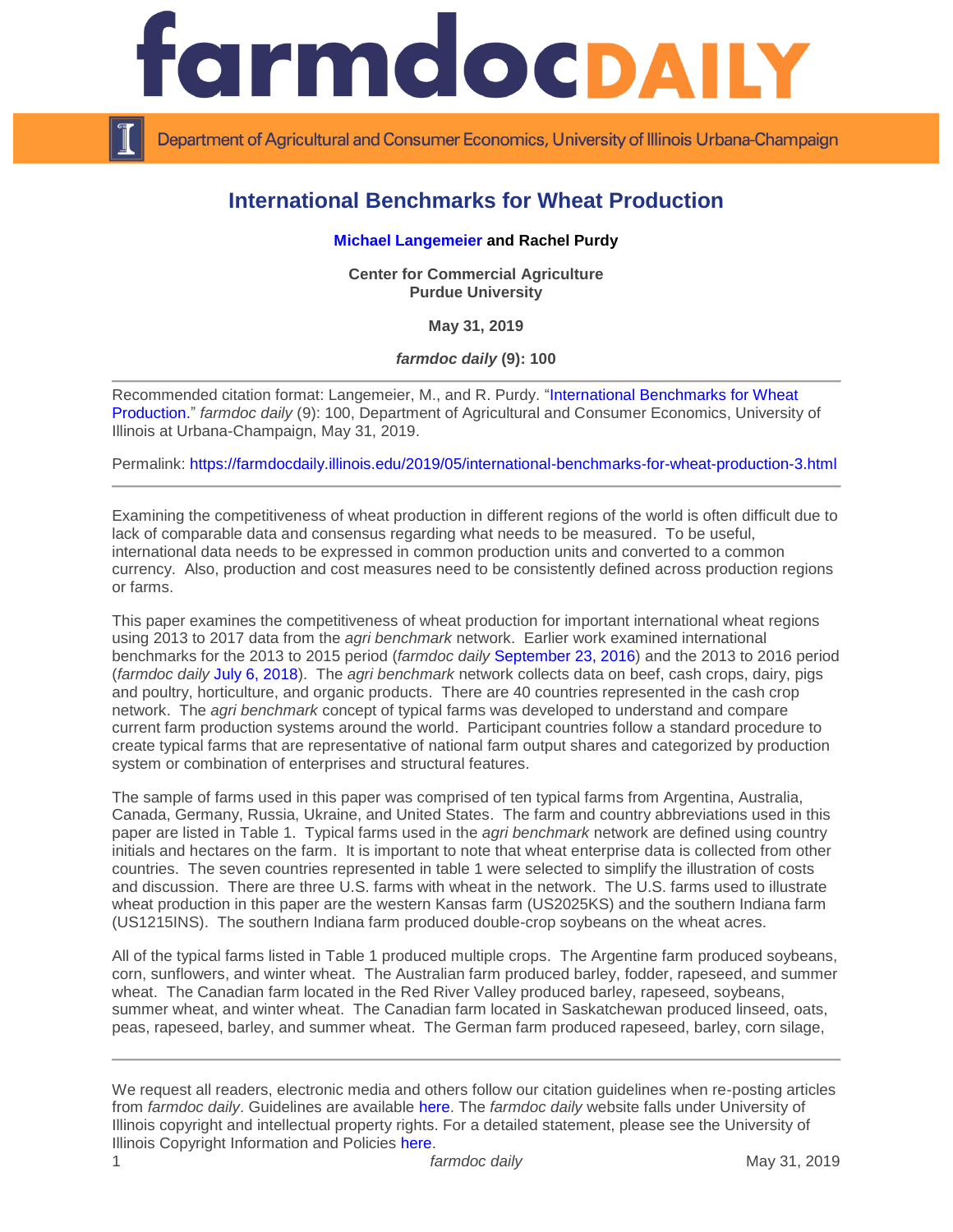and winter wheat. The smaller Ukraine farm produced corn, rapeseed, soybeans, sunflowers, and winter wheat. The larger Ukraine farm produced corn, soybeans, sunflowers, and winter wheat. The southern Indiana farm produced corn, soybeans, and winter wheat. The Kansas farm produced corn (both irrigated and non-irrigated) and winter wheat.

| Table 1. Abbreviations of Typical Farms |                                                                                                                                                                     |                                         |                 |
|-----------------------------------------|---------------------------------------------------------------------------------------------------------------------------------------------------------------------|-----------------------------------------|-----------------|
|                                         | Country                                                                                                                                                             | Region                                  | <b>Hectares</b> |
|                                         | Argentina                                                                                                                                                           | South Fast of Buenos Aires              | 700             |
|                                         | Australia                                                                                                                                                           | Wheat Belt-Tammin                       | 4000            |
|                                         | Canada                                                                                                                                                              | <b>Red River Valley</b>                 | 2000            |
|                                         | Canada                                                                                                                                                              | Saskatoon                               | 2000            |
|                                         | Germany                                                                                                                                                             | Vorpommern                              | 1100            |
|                                         | Russia                                                                                                                                                              | Chernozem/Black Soil Region             | 20000           |
|                                         | Ukraine                                                                                                                                                             | Between Rivne and Ternopil (Kremenets)  | 2600            |
|                                         | Ukraine                                                                                                                                                             | Poltava region, Central part of Ukraine | 7100            |
|                                         | United States                                                                                                                                                       | Southern Indiana                        | 1215            |
|                                         | <b>United States</b>                                                                                                                                                | Kansas                                  | 2025            |
|                                         | AR700SBA<br>AU4000WB*<br>CA2000RRV CA2000RRV<br>CA2000SAS CA2000SAS<br>DF1100VP<br>RU20000BS<br><b>UA2600WU</b><br>UA7100PO*<br><b>US1215INS</b><br><b>US2025KS</b> |                                         |                 |

## **Wheat Yields**

Although yield is only a partial gauge of performance, it reflects the available production technology across farms. Average wheat yield for the farms in 2013 to 2017 was 65.3 bushels per acre (4.39 metric tons per hectare). Figure 1 illustrates average wheat yield per hectare for each typical farm. Average farm yields ranged from approximately 29 bushels per acre (1.95 metric tons per hectare) for the typical farm in Australia to 119.1 bushels per acre (8.01 metric tons per hectare) for the German farm. The Indiana farm had an average yield of 65.5 bushels per acre (4.41 metric tons per hectare) while the Kansas farm had an average yield of 40.4 bushels per acre (2.71 metric tons per hectare).

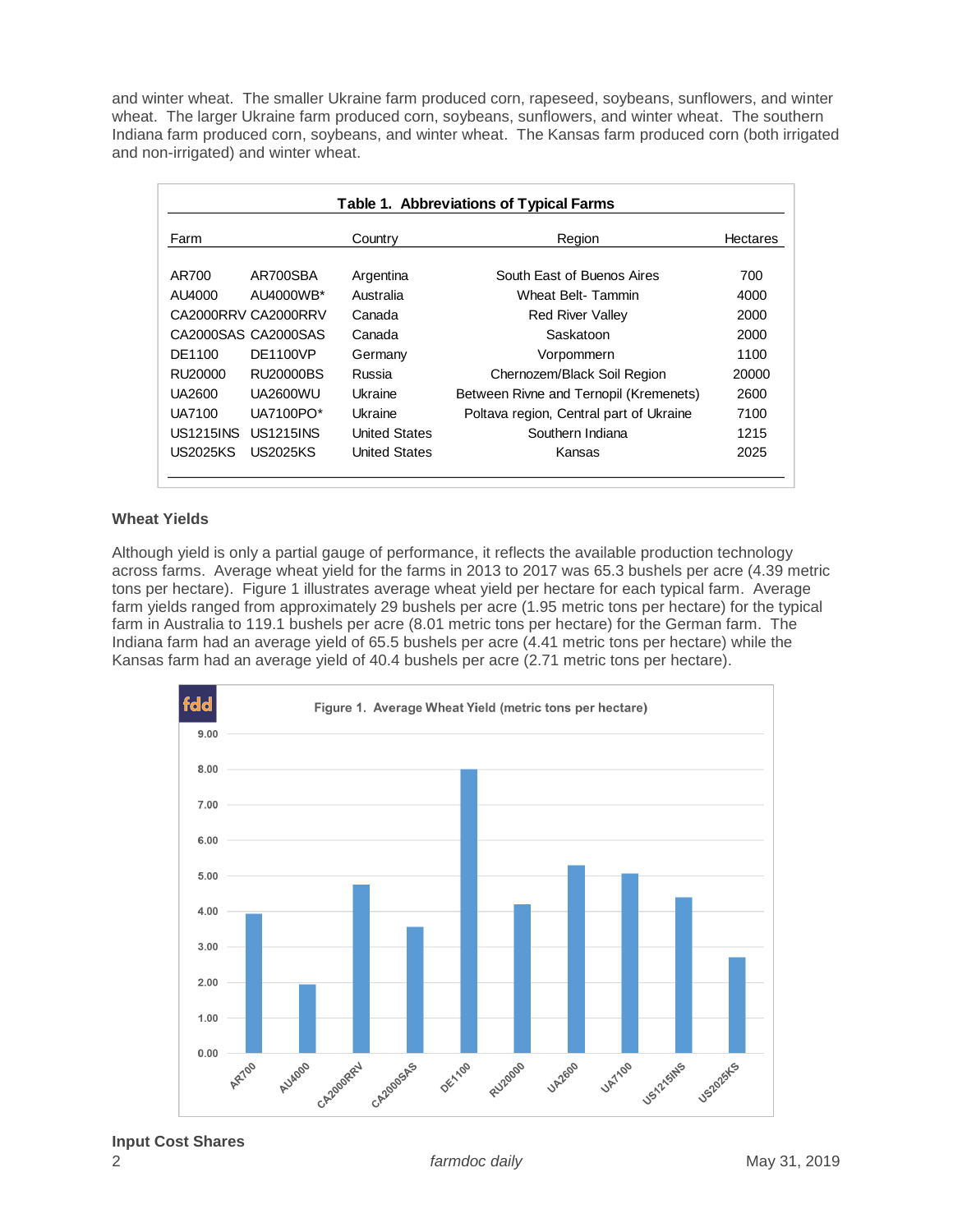Due to differences in technology adoption, input prices, fertility levels, efficiency of farm operators, trade policy restrictions, exchange rate effects, and labor and capital market constraints, input use varied widely across the typical wheat farms. Figure 2 presents the average input cost shares for each farm. Cost shares were broken down into three major categories: direct costs, operating costs, and overhead costs. Direct costs included seed, fertilizer, crop protection, crop insurance, and interest on these cost items. Operating cost included labor, machinery depreciation and interest, fuel, and repairs. Overhead cost included land, building depreciation and interest, property taxes, general insurance, and miscellaneous cost.



The average input cost shares were 36.5 percent for direct cost, 38.3 percent for operating cost, and 25.3 percent for overhead cost. The Kansas farm had an above average cost share for direct cost at 41.6 percent, and a below average cost share for operating cost and overhead cost. The Argentina farm had the highest average cost share for direct costs, at 44.7 percent. The Indiana farm had the highest average cost share for overhead cost at 45.7 percent, and the lowest average cost share for operating cost at 18.3 percent. The German farm also had a relatively high cost share for overhead cost, at 31.4 percent. The relatively large cost share for overhead cost in Indiana and Germany largely reflects relatively high land costs. The Russian farm had the lowest average cost share for overhead cost, at 10 percent.

Crop establishment costs are a large proportion of direct cost. Figures 3 and 4 present seed, fertilizer, and pesticide cost (i.e., crop establishment cost) per hectare and per ton for each of the typical farms. Compared to the other typical farms, seed and fertilizer costs per hectare are relatively low in Australia. As noted above, the German farm had, by far, the highest yield per hectare. However, its crop establishment cost (\$523 per hectare) is more than double the average crop establishment cost of the other typical farms in the sample. Of the farms selected, the German farm had the highest fertilizer and pesticide costs per hectare. On a per hectare basis, the Indiana farm had the lowest pesticide cost, but this farm also had the highest seed cost. The Indiana farm's seed costs were more than double the average seed cost. On a per ton basis, crop establishment costs were below average for the German, Russian, and Ukrainian farms.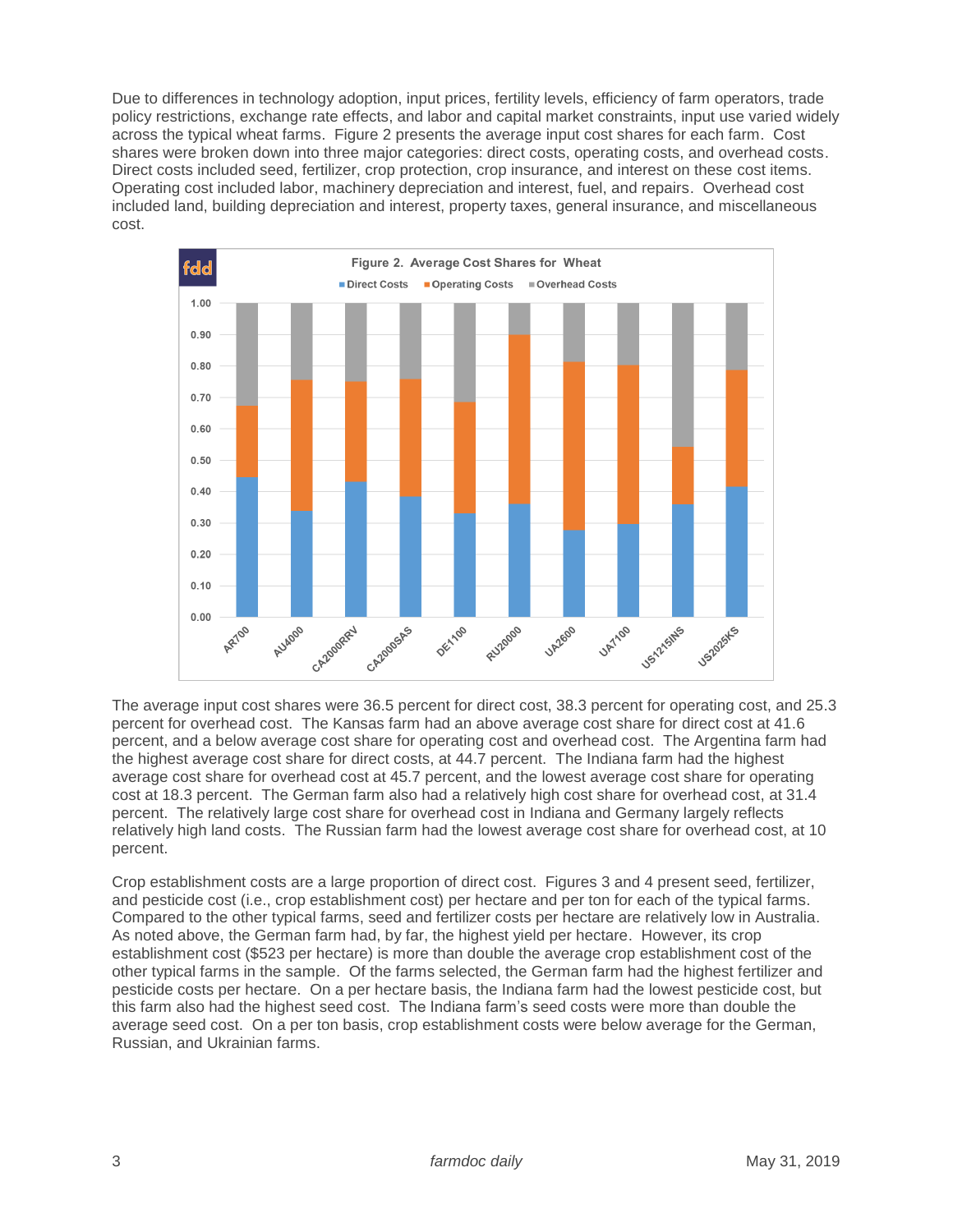



#### **Revenue and Cost**

Figures 5 and 6 present average gross revenue and cost per hectare and per ton for each typical farm. Gross revenue and cost are reported as U.S. dollars per hectare and per ton. Wheat is a major enterprise on all of the typical farms presented in figures 5 and 6. It is obvious from figures 5 and 6 that gross revenue per hectare and per ton are relatively high for the German farm. However, cost is also high for this farm. In fact, the German farm had the highest direct cost, operating cost, and overhead cost per hectare (\$535, \$573, and \$506 per hectare, respectively). However, on a per ton basis, the German farm had below average direct and operating costs, and above average overhead cost.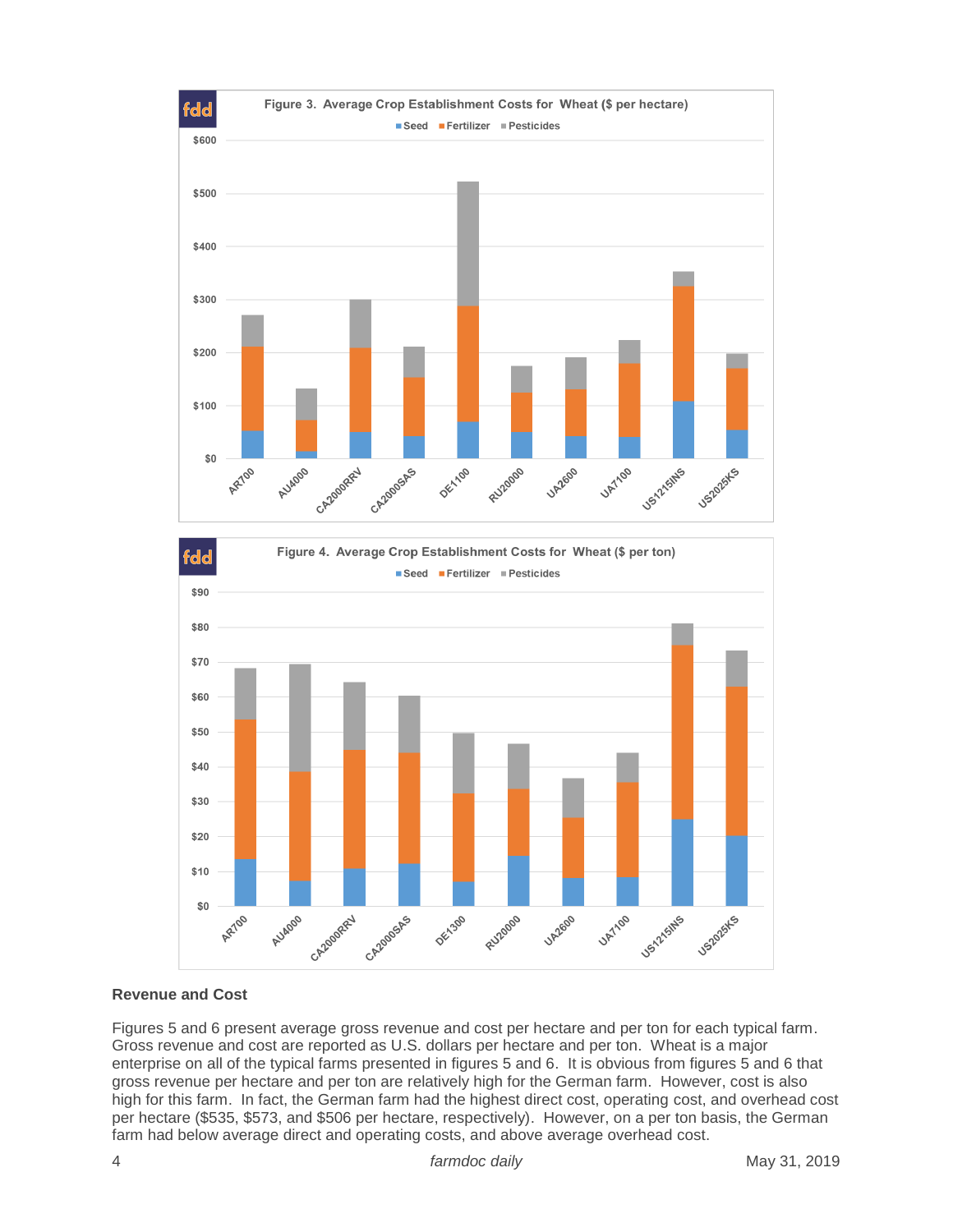



Four of the selected typical farms had a negative economic profit during the 2013 to 2017 time period. Average losses for the typical farms from Argentina, Australia, Indiana, and Kansas were \$46, \$1, \$94 and \$16 per acre, respectively during the five-year period (\$114, \$1, \$231, and \$39 per hectare, respectively). The highest economic profit earned was \$68 per acre (\$167 per hectare) for the typical Russia farm.